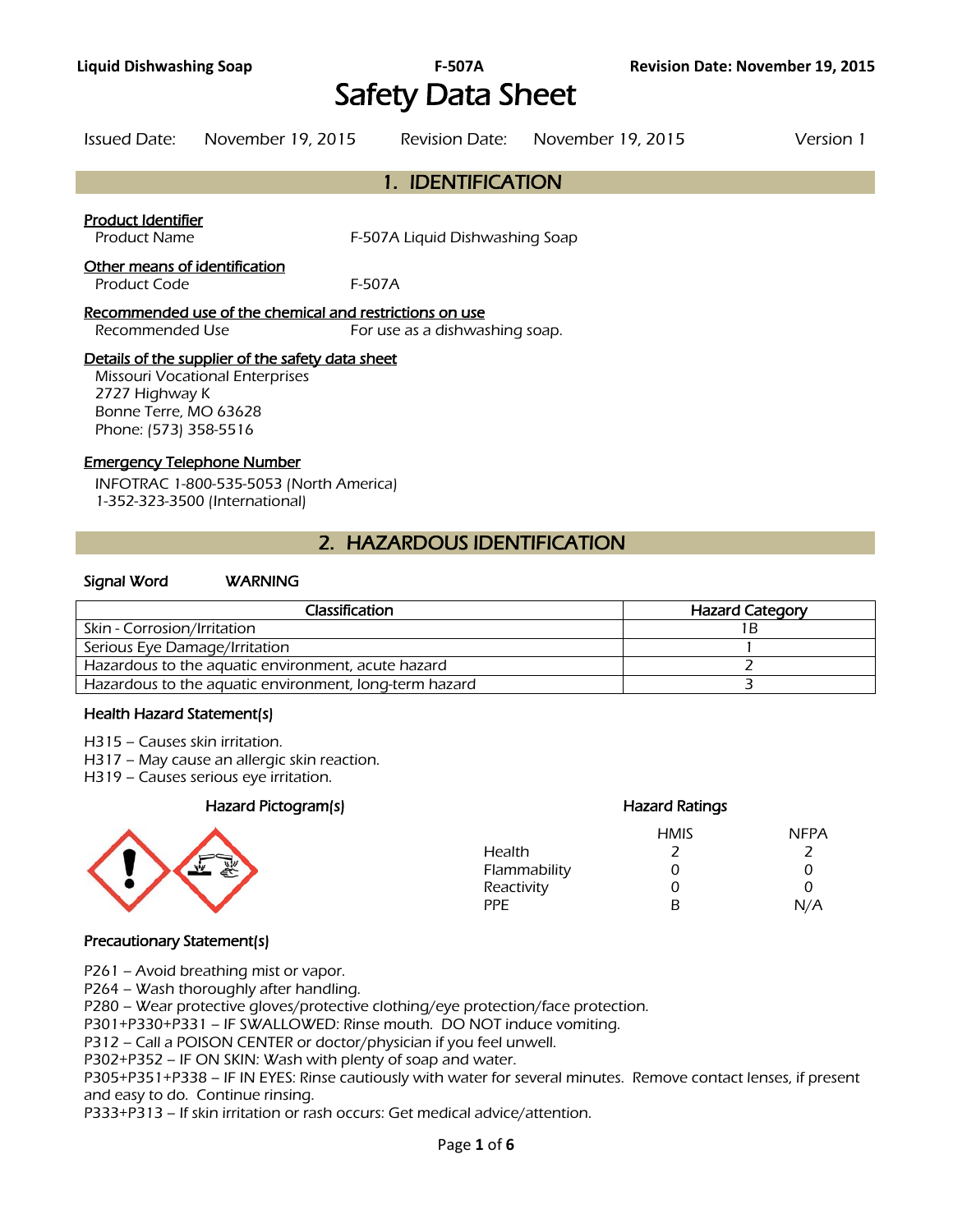P337+P313 – If eye irritation persists: Get medical advice/attention. P501 – Dispose of contents/container in accordance with local/regional/national/international regulations.

#### Potential Health Effects

| <b>Skin Contact</b> | May cause skin irritation/burns.  |
|---------------------|-----------------------------------|
| <b>Eye Contact</b>  | May cause eye damage.             |
| Inhalation          | May cause respiratory irritation. |
| Ingestion           | May be harmful if swallowed.      |

# 3. COMPOSITION/INFORMATION ON INGREDIENT

| <b>Chemical Name/Pure Substance</b> | CAS#        | Weight-% |
|-------------------------------------|-------------|----------|
| Water                               | 7732-18-5   | 65-75    |
| CalBlend DF                         | Proprietary | 25-35    |
| Masodol 900                         | 68439-46-3  | $1 - 5$  |
| Isocil IG                           | Proprietary | $0 - 2$  |
|                                     |             |          |

\*\*If Chemical Name/CAS No is "proprietary" and/or Weight-% is listed as a range, the specific chemical identity and/or percentage of composition has been withheld as a trade secret.

#### 4. FIRST-AID MEASURES

| General Advice                      | If you feel unwell, seek medical advice (show label where possible).                                                                                  |
|-------------------------------------|-------------------------------------------------------------------------------------------------------------------------------------------------------|
| <b>Eye Contact</b>                  | Rinse cautiously with water for several minutes. Remove contact lenses, if present and easy<br>to do. Continue rinsing. Get medical advice/attention. |
| <b>Skin Contact</b>                 | Take off contaminated clothing. Wash contaminated clothing before reuse. If skin<br>irritation persists, call a physician.                            |
| Inhalation                          | Remove victim to fresh air and keep at rest in a position comfortable for breathing. Call a<br>POISON CENTER or doctor/physician if you feel unwell.  |
| Ingestion                           | Rinse mouth. Give plenty of water to drink. Do NOT induce vomiting. Call a POISON<br>CENTER or doctor/physician if you feel unwell.                   |
| Most important symptoms and effects | Prolonged contact may cause painful stinging or burning of eves and lids, watering of eve                                                             |

# Symptoms Prolonged contact may cause painful stinging or burning of eyes and lids, watering of eye,<br>and irritation. Prolonged contact may even cause severe skin irritation or mild burn.

## 5. FIRE-FIGHTING MEASURES

#### Extinguishing Media

Suitable Extinguishing Media: Dry powder, water spray, or foam. Unsuitable Extinguishing Media: Not determined.

#### Specific Hazards Arising from the Chemical

Heating or fire could release toxic fumes/gas.

#### Protective equipment and precautions for firefighters

As in any fire, wear self-contained breathing apparatus pressure-demand, MSHA/NIOSH (approved or equivalent) and full protective gear.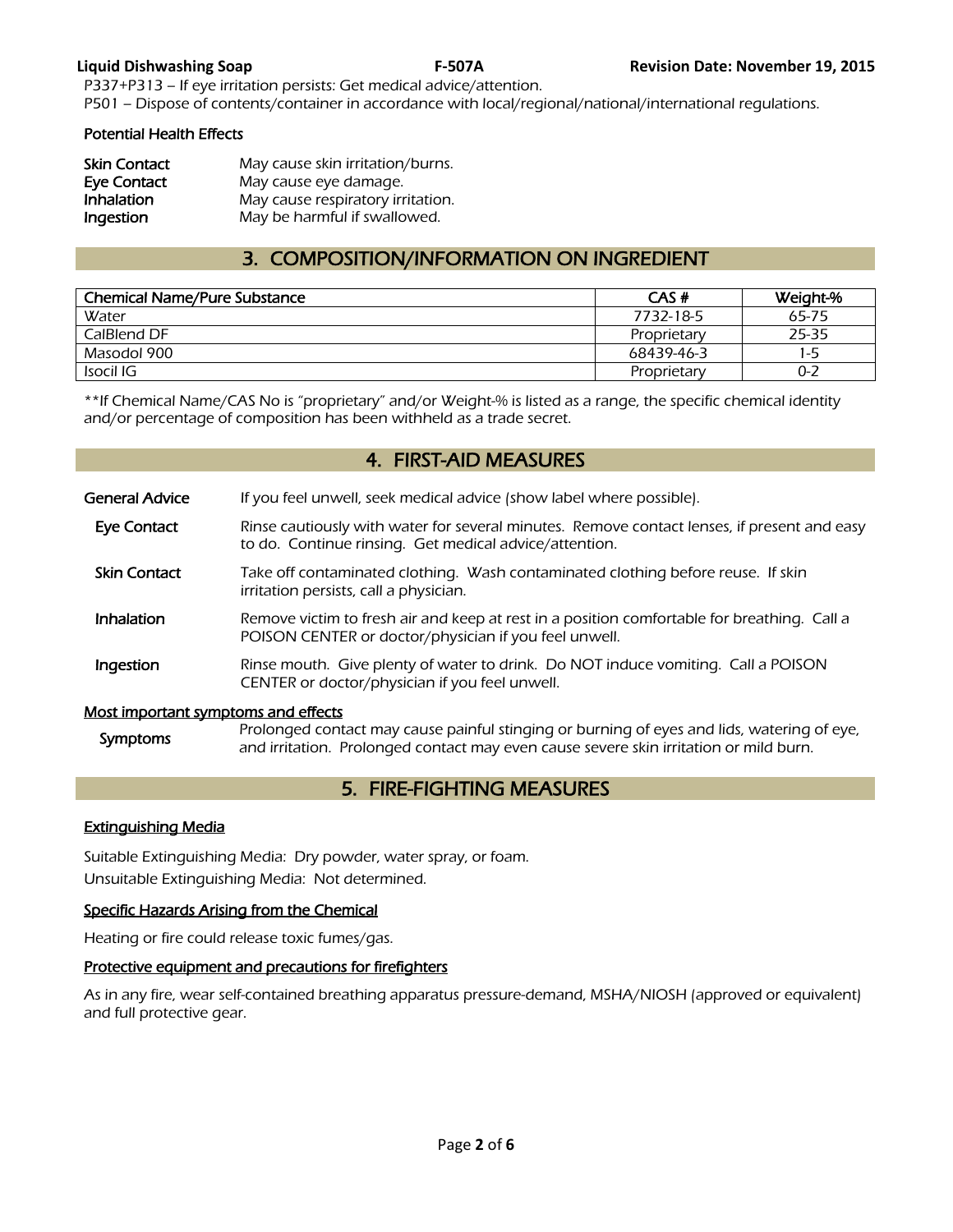# 6. ACCIDENTAL RELEASE MEASURES

Personal precautions, protective equipment and emergency procedures

| Personal precautions                              | Use personal protective equipment as required. Spill area may become<br>slippery.                                                 |  |
|---------------------------------------------------|-----------------------------------------------------------------------------------------------------------------------------------|--|
| <b>Environmental precautions</b>                  | Prevent from entering into soil, ditches, sewers, waterways and/or<br>groundwater.                                                |  |
| Methods and material for containment and clean up |                                                                                                                                   |  |
| <b>Methods for Containment</b>                    | Prevent further leakage or spillage if safe to do so.                                                                             |  |
| Methods for Clean up                              | Absorb spill in vermiculite, dry sand, or earth and place into containers.<br>Containers should be properly labeled for disposal. |  |

# 7. HANDLING AND STORAGE

#### Precautions for safe handling

Handle in accordance with good industrial hygiene and safety practice. Use only in well ventilated areas. Do not breathe dust/fume/gas/mist/vapors/spray. Wash face, hands, and any exposed skin thoroughly after handling. Use personal protection recommended in Section 8.

#### Conditions for safe storage, including any incompatibilities

| <b>Storage Conditions</b> | Keep containers tightly closed in a dry, cool and well-ventilated place. Store locked up. |
|---------------------------|-------------------------------------------------------------------------------------------|
|                           | Do not store in direct sunlight.                                                          |
| Incompatible Materials    | See section 10 of this SDS.                                                               |

# 8. EXPOSURE CONTROLS/PERSONAL PROTECTION

| Chemical<br>Name<br>л | . THE $\overline{\phantom{a}}$<br>-- | <b>OSHA PEI</b><br>---   | NIOSH IDI H              |
|-----------------------|--------------------------------------|--------------------------|--------------------------|
|                       | $\overline{\phantom{a}}$             | $\overline{\phantom{0}}$ | $\overline{\phantom{a}}$ |
|                       |                                      |                          |                          |

#### Appropriate engineering controls

Engineering Controls Apply technical measures to comply with the occupational exposure limits.

#### Individual protection measures, such as personal protective equipment

| Eye/Face Protection                   | Wear approved safety goggles.                                                                                                                                              |
|---------------------------------------|----------------------------------------------------------------------------------------------------------------------------------------------------------------------------|
| Skin and Body Protection              | Wear appropriate clothing to prevent repeated or prolonged skin contact.                                                                                                   |
| <b>Respiratory Protection</b>         | Ensure adequate ventilation, especially in confined areas.                                                                                                                 |
| <b>General Hygiene Considerations</b> | Do not eat, drink, or smoke when using this product. Wash contaminated<br>clothing before reuse. Handle in accordance with good industrial hygiene<br>and safety practice. |

### 9. PHYSICAL AND CHEMICAL PROPERTIES

#### **Appearance**

| <b>Physical State</b><br>Color                                                                                            | Liquid<br>Yellow                                                            | Odor<br><b>Odor Threshold</b> | Lemon<br>Not Determined |
|---------------------------------------------------------------------------------------------------------------------------|-----------------------------------------------------------------------------|-------------------------------|-------------------------|
| Property                                                                                                                  | <b>Values</b>                                                               |                               | Remarks - Method        |
| pН<br><b>Melting Point/Freezing Point</b><br><b>Boiling Point/Boiling Range</b><br>Flash Point<br><b>Evaporation Rate</b> | 6-8<br>Not determined<br>Not determined<br>Not determined<br>Not determined |                               |                         |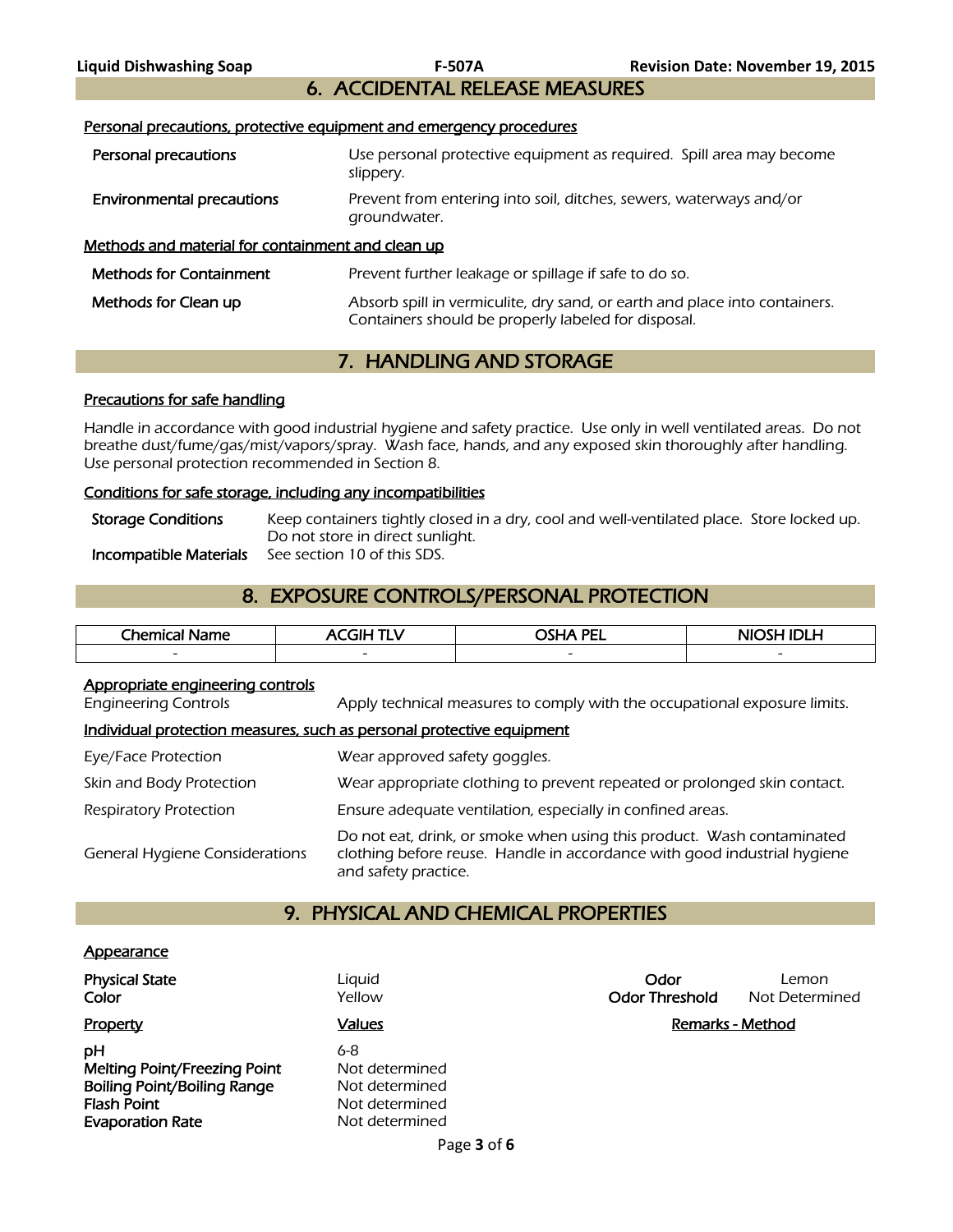| <b>F-507A</b>          | <b>Revision Date: November 19, 2015</b> |
|------------------------|-----------------------------------------|
| Liquid- Not applicable |                                         |
| Not determined         |                                         |
| Not determined         |                                         |
| Not determined         |                                         |
| Not determined         |                                         |
| Not determined         |                                         |
| <b>Miscible</b>        |                                         |
| Not determined         |                                         |
| Not determined         |                                         |
| Not determined         |                                         |
| Not determined         |                                         |
| Not determined         |                                         |
| Not determined         |                                         |
| Not determined         |                                         |
|                        |                                         |

# 10. STABILITY AND REACTIVITY

| Reactivity                                        | Not reactive under normal conditions.                                                  |
|---------------------------------------------------|----------------------------------------------------------------------------------------|
| <b>Chemical Stability</b>                         | Stable under recommended storage conditions.                                           |
| <b>Conditions to Avoid</b>                        | Contact with incompatible materials, storage in direct sunlight, contact with<br>heat. |
| Incompatible materials                            | Amines, oxidizing agents, reducing agents.                                             |
| <b>Hazardous Decomposition</b><br><b>Products</b> | Hydrogen chloride gas, sulphur oxides, nitrogen oxides, carbon oxides.                 |
| Hazardous Polymerization                          | Not available.                                                                         |

# 11. TOXICOLOGICAL INFORMATION

### Mixture Toxicity

Toxicological data have not been determined specifically for this product.

# 12. ECOLOGICAL INFORMATION

### **Ectotoxicity**

Ecological studies have not been carried out on this product.

# 13. DISPOSAL CONSIDERATIONS

| <b>Disposal Instructions</b>             | Dispose of in accordance with local, regional, national, and international<br>regulations.                                                                                                                       |
|------------------------------------------|------------------------------------------------------------------------------------------------------------------------------------------------------------------------------------------------------------------|
| Hazardous Waste Code                     | Not available.                                                                                                                                                                                                   |
| Waste from residues / unused<br>products | Reuse or recycle if possible. Dispose of in accordance with local, regional,<br>national, and international regulations.                                                                                         |
| <b>Contaminated Packaging</b>            | Since emptied containers may retain product residue, follow label warnings<br>even after container is emptied. Empty containers should be taken to an<br>approved waste handling site for recycling or disposal. |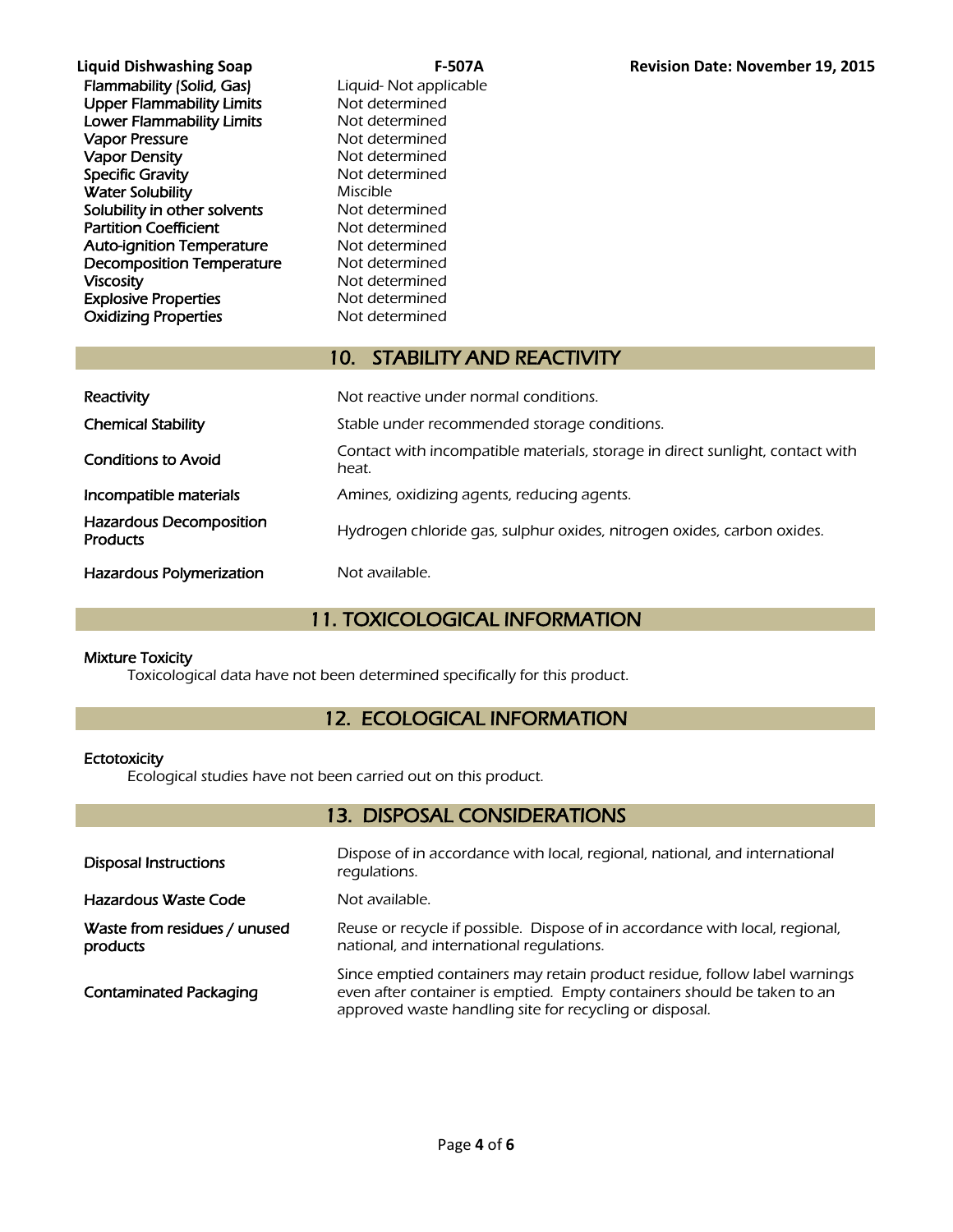### 14. TRANSPORT INFORMATION

|--|

Please see current shipping paper for most up to date shipping information, including exemptions and special circumstances.

**DOT I.D. Number Not available.**<br> **DOT Proper Shipping Name** Not available. DOT Proper Shipping Name DOT Hazard Classes: US DOT Not available.<br>
Road (ADR) Not available. Road (ADR) Air (ICAO/IMDG) Not available. Sea (IMO/IMDG) Not available.

**Packing Group Not available.**<br> **DOT Label Not available.** 

Not available.

## 15. REGULATORY INFORMATION

#### U.S. Federal Regulations

Contents of this SDS comply with OSHA Hazard Communication Standard CFR 1910.1200.

#### OSHA Hazard Communication Standard (29 CFR 1910.1200)

( X ) Hazardous ( ) Non- Hazardous

#### SARA TITLE III

| Section 302/304          | Extremely Hazardous Substances: None.                             |
|--------------------------|-------------------------------------------------------------------|
| Section 311/312          | (40CFR370) Hazardous Categories: Acute.                           |
| Section 313              | Contains the following SARA 313 Toxic Release Chemicals: None.    |
| <b>CERCLA</b>            | Based on information supplied this product contains no substances |
| <b>CERCLA Requlatory</b> | requlated under CERCLA.                                           |

State Regulations

#### California Prop 65

 This product may contain the following ingredient(s) known to the state of California to cause cancer, birth defects or other reproductive harm: None based on the information supplied.

#### Inventories

| Component                    | <b>TSCA</b><br>(United<br><b>States</b> | <b>DSL</b><br>(Canada) | <b>EINECS/ELINCS</b><br>(Europe) | <b>ENCS</b><br>(Japan) | China<br>(IECSC) | <b>KECL</b><br>(Korea) | <b>PICCS</b><br>(Philippines) | <b>AICS</b><br>(Australia) |
|------------------------------|-----------------------------------------|------------------------|----------------------------------|------------------------|------------------|------------------------|-------------------------------|----------------------------|
| CalBlend DF<br>(Proprietary) | X                                       |                        |                                  |                        |                  |                        |                               |                            |
| Masodol 900<br>(68439-46-3)  |                                         |                        |                                  |                        |                  |                        |                               |                            |